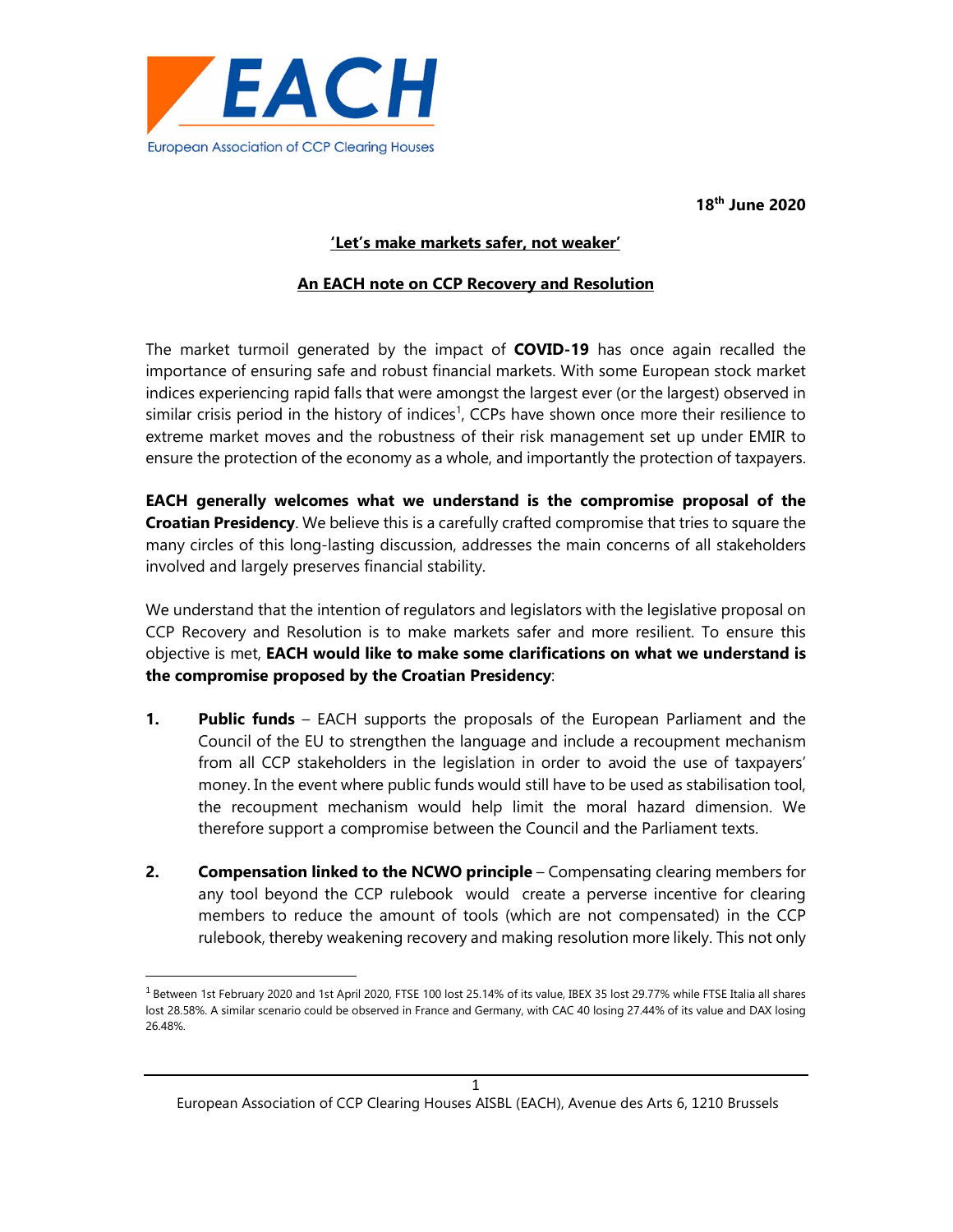weakens the CCP's risk management but also increases the possibility of hitting taxpayers.

To ensure robust risk management and further protect taxpayers, we welcome the compromise proposal of the Croatian Presidency to combine the positions of the European Parliament and the Council with a strong No-Creditor-Worse-Off (NCWO) safeguard, as compensation would only be granted to clearing members if they are worse off in resolution than in insolvency. EACH notes that this is consistent with all international standards and existing practice in other jurisdictions.

 $3.$  $2<sup>nd</sup>$  Skin-in-the-game (SIG) has not been justified – The European Commission did not include it in its original proposal, the ESMA Stress Tests never suggested this was needed and neither did the European Parliament in its EMIR REFIT work, where the CCP's prudential requirements like the SIG were discussed. The recent turmoil on financial markets have shown that CCPs have resilient risk management and a 2<sup>nd</sup> SIG is not needed to 'align incentives' which the current EMIR framework is already ensuring. Some stakeholders are using as a justification a recent paper by two BIS economists<sup>2</sup>; this paper clearly states that it does not represent the views of the BIS and clarifies in a footnote that, contrary to other jurisdictions, European CCPs are already subject to a regulatory requirement on SIG.

A 2<sup>nd</sup> SIG would likely diminish the competitiveness of EU CCPs compared to the rest of the world without making them safer, potentially increase the cost of clearing and putting additional heavy and unnecessary strain on smaller CCPs without any risk concern to justify it. It could in turn reduce CCP overall resilience, as CCP membership could see more of their losses subsidised by the CCP and their incentive to maintain a strong default waterfall would be reduced.

In the spirit of compromise, EACH supports the Croatian Presidency's proposal to add a 2<sup>nd</sup> layer SIG at the beginning of recovery without the obligation to prefund it and to introduce proportionality for the smaller CCPs, thereby mitigating the negative impact of a prefunded SIG.

4. Lockdown should happen after full default fund exhaustion, not before - EACH is of the opinion that, given the strict regulations European CCPs are subject to (e.g. authorisation, independent expert validation, constant consultation, supervision and monitoring by supervisory boards, risk committees, NCAs, colleges as well as ESMA), potentially long-term restrictions such as a 5 years lockdown on payment of dividends, buybacks or variable remuneration are not necessary.

However, in the spirit of compromise, EACH could support the proposal by the Croatian Presidency to introduce a lockdown period, provided that such period would start after the full exhaustion of the default fund, once recovery is triggered, and does not last more than 2 years.

<sup>&</sup>lt;sup>2</sup> Model risk at central counterparties: Is skin-in-the-game a game changer?: https://www.bis.org/publ/work866.pdf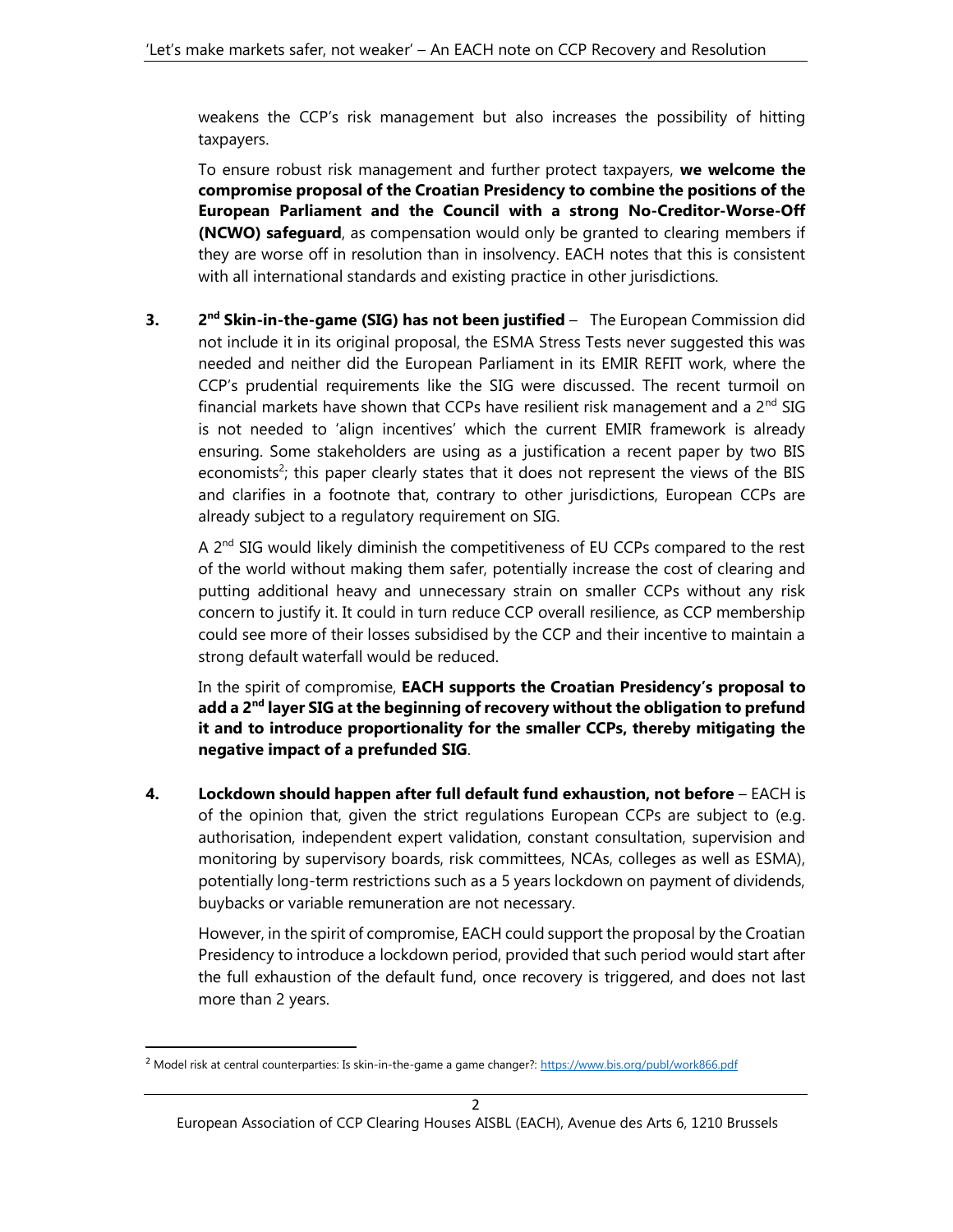5. Variation margin gains haircutting (VMGH) – CCPs should retain the flexibility of determining the amount, type and sequencing of tools best fit for their markets in cooperation with their clearing members and clients and with the approval of their NCA. While EACH does not oppose preparations for the possible use of VMGH in resolution, it is important that it is framed appropriately given other preferred tools in recovery or other features of the market. We would suggest clarifying that where this tool is to be used in resolution it should be at the sole discretion of the resolution authority. If VMGH is to be used as a recovery tool, it should be at the sole discretion of the CCP in line with the rulebook agreed with the clearing members. Finally, EACH stresses that not all markets or CCPs use VMGH, and in agreement with their regulators and participants employ other comprehensive loss allocation tools, and that VMGH is not suitable or desirable for all markets.

In addition, we would warn against attempts to be too specific on how VMGH works in practice. Getting into the details of how VMGH works, even in a recital, could have unintended consequences on the current practice of CCPs. We would therefore suggest avoiding specific descriptions of the tool in the Level 1 text.

- 6. NDLs to be shared among those responsible for them  $-$  While we welcome that the CCPs' capital is mainly used to cover NDLs as indicated by EMIR, EACH strongly suggests that the compromise reflects that other stakeholders than CCPs may be responsible for those losses, as indicated in the CPMI-IOSCO Guidelines<sup>3</sup>. We would therefore suggest to include in the compromise the Recital 20a of the Parliament text according to which, as a general principle, "losses should be distributed between CCPs, clearing members, and their clients as a function of their ability to control the risks" and "loss allocation also for non-default losses should be proportional to the level of responsibility of each stakeholder involved".
- 7. No-Creditor-Worse-Off (NCWO) counterfactual EACH recommends that the NCWO counterfactual describing a CCP insolvency should be broad enough to balance the flexibility of the resolution authority to act in resolution and the protection of clearing members.

EACH therefore supports the extension of the NCWO counterfactual to include the sum of CCP rulebook + insolvency proceedings + replacement costs, as proposed by the Croatian Presidency. This counterfactual can be estimated (see Appendix) and adjusted during the NCWO process, in line with the procedure of NCWO claims in other EU legislation (e.g. BRRD) and consistent with the Key Attributes established at international level by the FSB.

8. Resolution cash call – EACH is in favour of the introduction of a cash call reserved for the resolution authority for resources in resolution. However, this resolution authority cash call should be in addition to, not instead of, the tools already existing in the CCP

European Association of CCP Clearing Houses AISBL (EACH), Avenue des Arts 6, 1210 Brussels

<sup>&</sup>lt;sup>3</sup> CPMI-IOSCO 'Recovery of financial market infrastructures', July 2017: https://www.bis.org/cpmi/publ/d162.pdf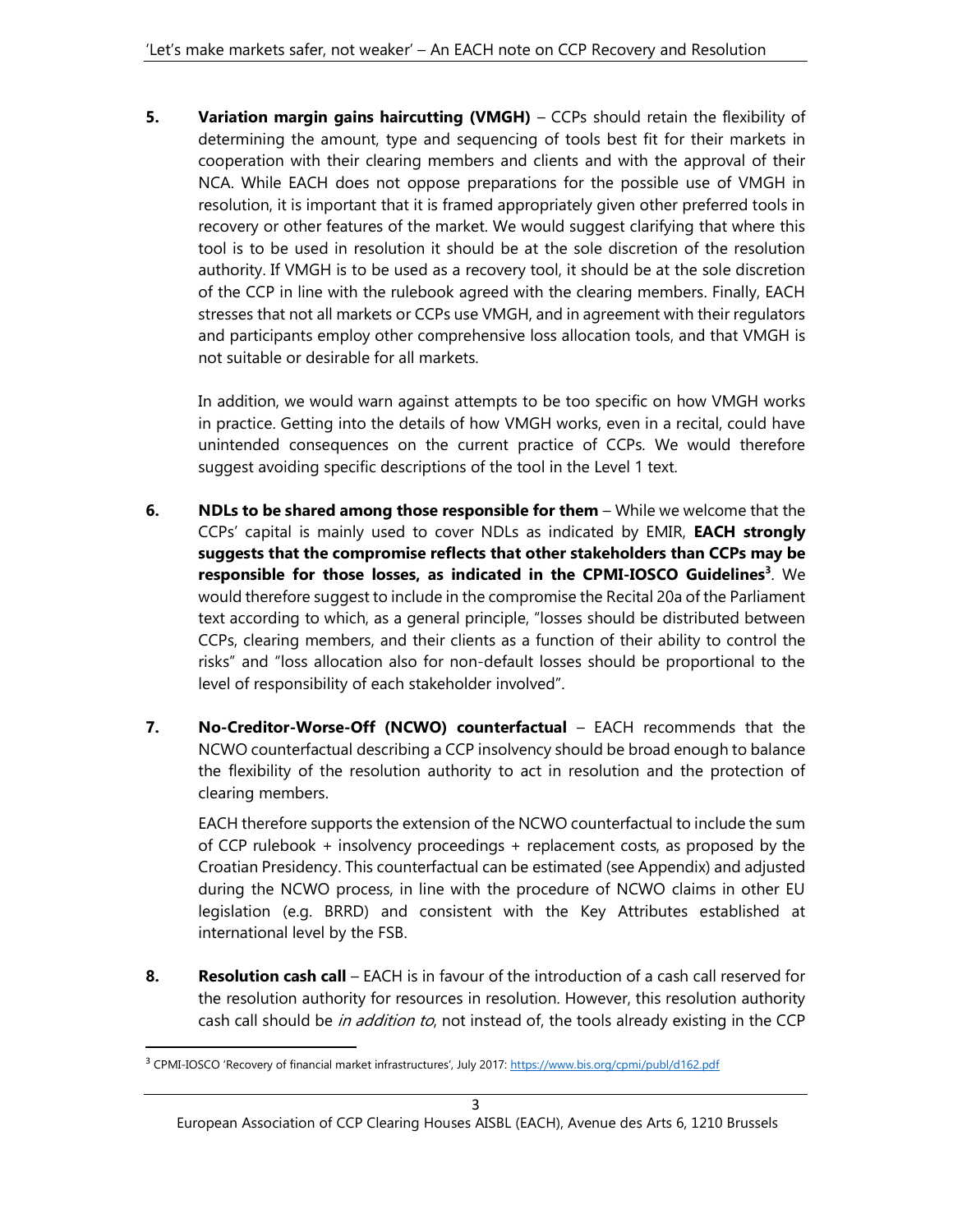rulebook. Moreover, EACH would call for caution on capping available resources in resolution, which would limit the flexibility of the resolution authority and deviate from the internationally agreed CPMI-IOSCO/FSB standards. EACH is therefore in favour of a compromise between the Council and Parliament texts.

- 9. Recovery plans for groups CCPs are by nature established to be independent and have their own fully collateralised risk profiles. Imposing group-wide recovery plans would question this independence and create contagion risks between CCPs and FMIs of the same group without clear benefits. We therefore support the proposals of the European Parliament and Council not to require group recovery plans and rather ensure if necessary that CCPs take group structures into account in their recovery plans.
- 10. CCP equity shareholders are exposed to losses Contrary to what some private stakeholders argue, the potential for CCP shareholders to exercise claims against the resolution authority is minimised, as the counterfactual would in European jurisdictions include the write-down of the CCP shareholder's equity under normal insolvency proceedings. Similarly, in resolution, EACH has always been supportive that CCP equity be written down, as an appropriate incentive on the CCP.

In line with the overall objective of CCPs, the above suggestions are aimed at preserving robust risk management and ultimately protecting taxpayers. We hope regulators and legislators will also work towards this aim.

- END -